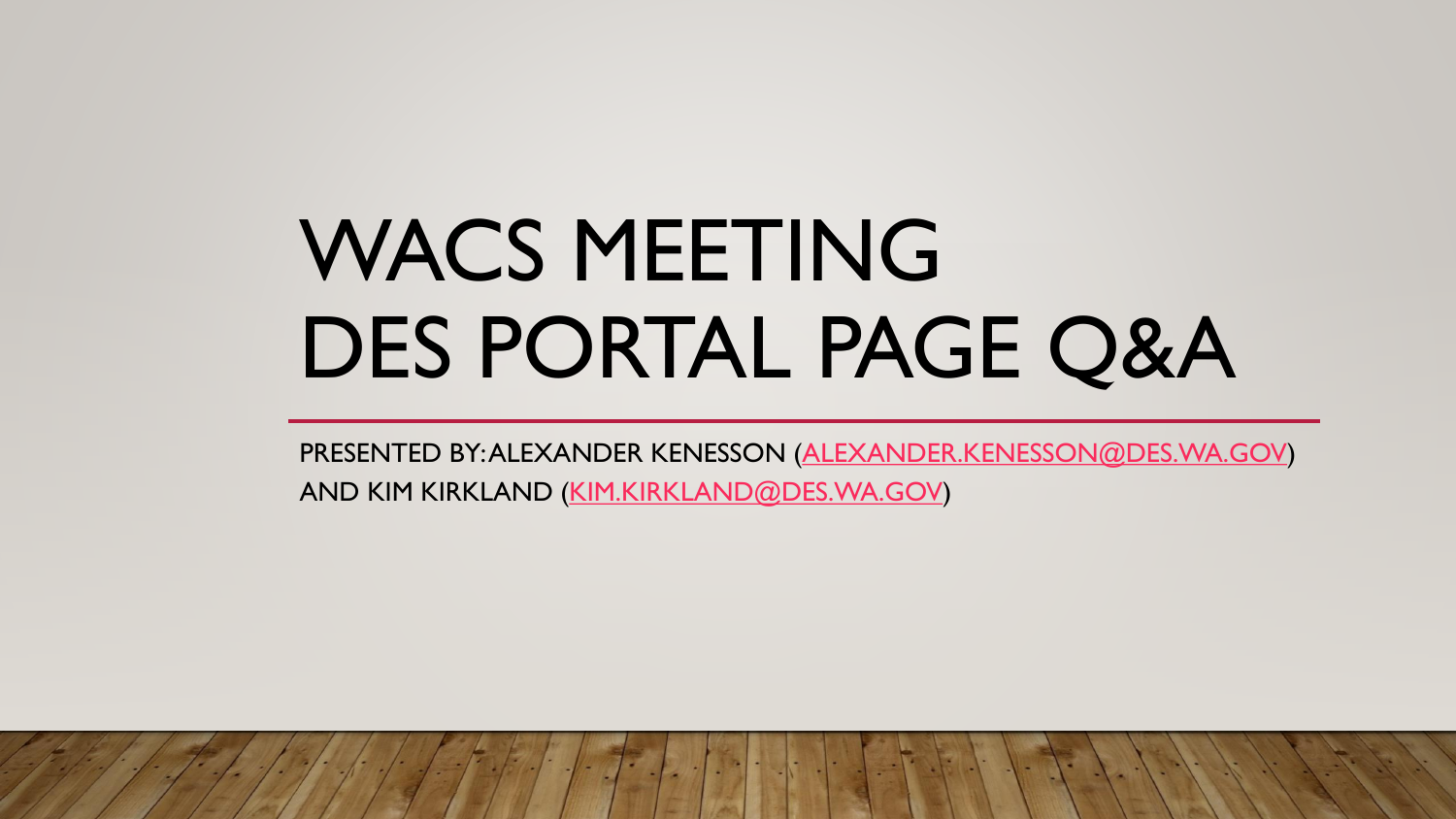# PRIMARY QUESTIONS

- How to search for a specific vendor
- Tips on how to read the page after you find the contract in question
- How to find who they can go to for questions
- The differences between a NASPO and a State Contract
- How to interpret the provisions
- Upcoming Master Contracts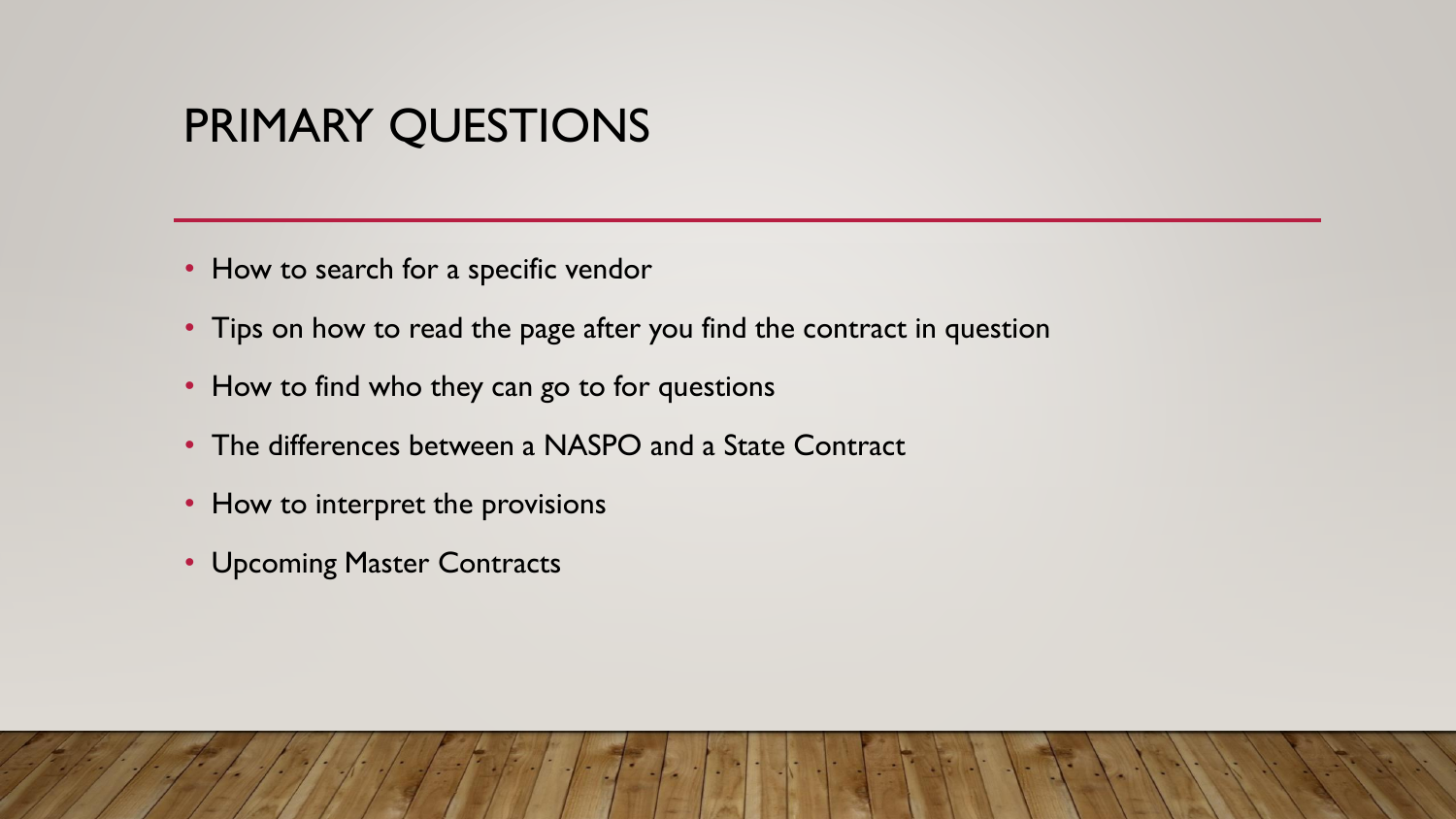# HOW TO SEARCH FOR A SPECIFIC CONTRACT

#### • First – [How to Search for Master Contracts](https://apps.des.wa.gov/DESContracts/)

|                        |                                           |                            | Select Language   ▼       | Enter your search terms              | Search |
|------------------------|-------------------------------------------|----------------------------|---------------------------|--------------------------------------|--------|
|                        |                                           |                            |                           | <b>Find current Master Contracts</b> |        |
| <b>HOME</b><br>welcome | <b>SERVICES</b><br>what we do and provide | <b>ABOUT</b><br>who we are | <b>CONTACT</b><br>contact | Washington State Department of       |        |

• <https://apps.des.wa.gov/DESContracts/>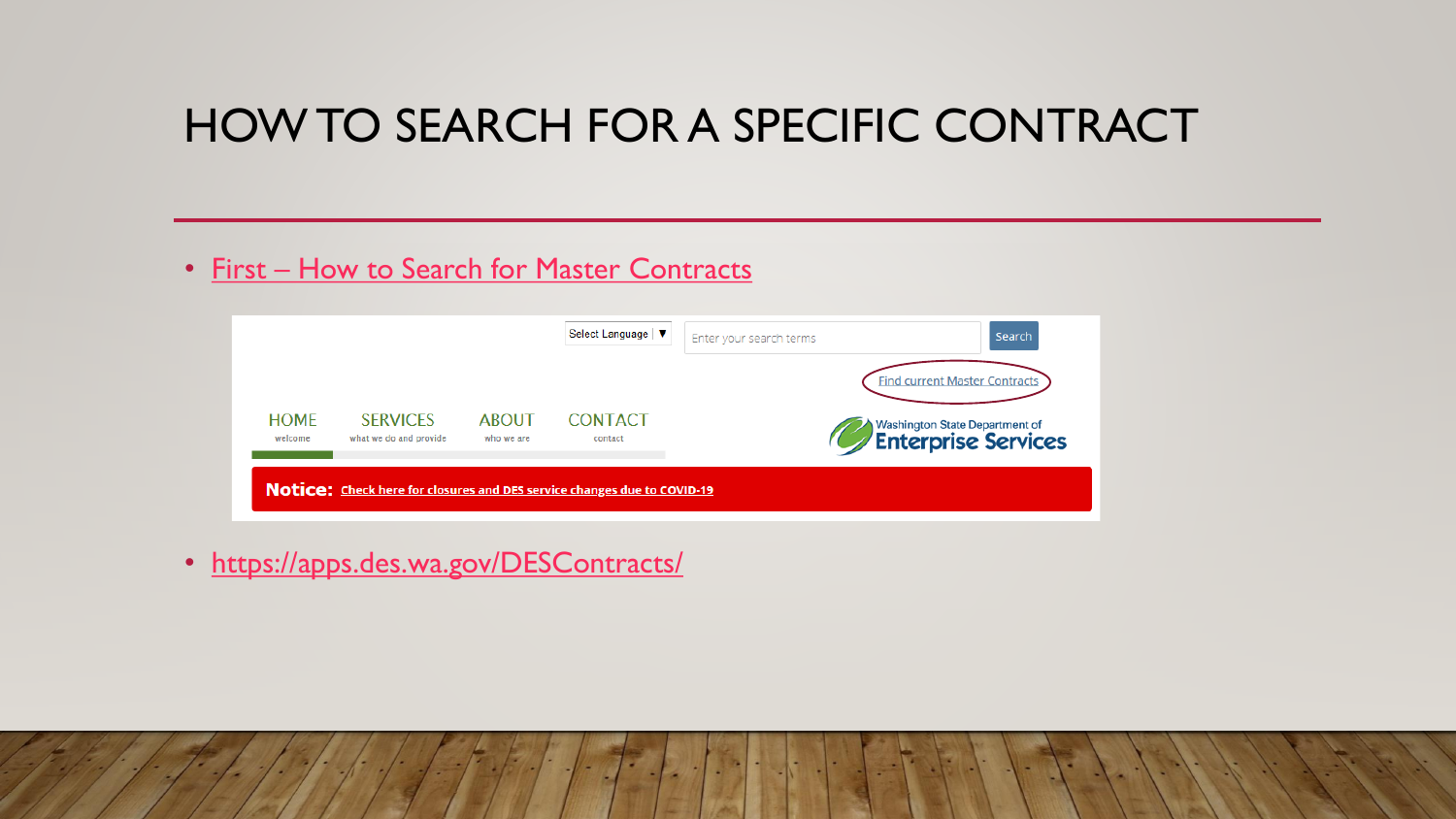# CONTRACT SEARCH FILTERS

- You can change how many Search Contracts contracts display from 10
- The columns can be filtered by the headers
- Bottom of the page has new icons
- The page will auto display recent contracts you searched

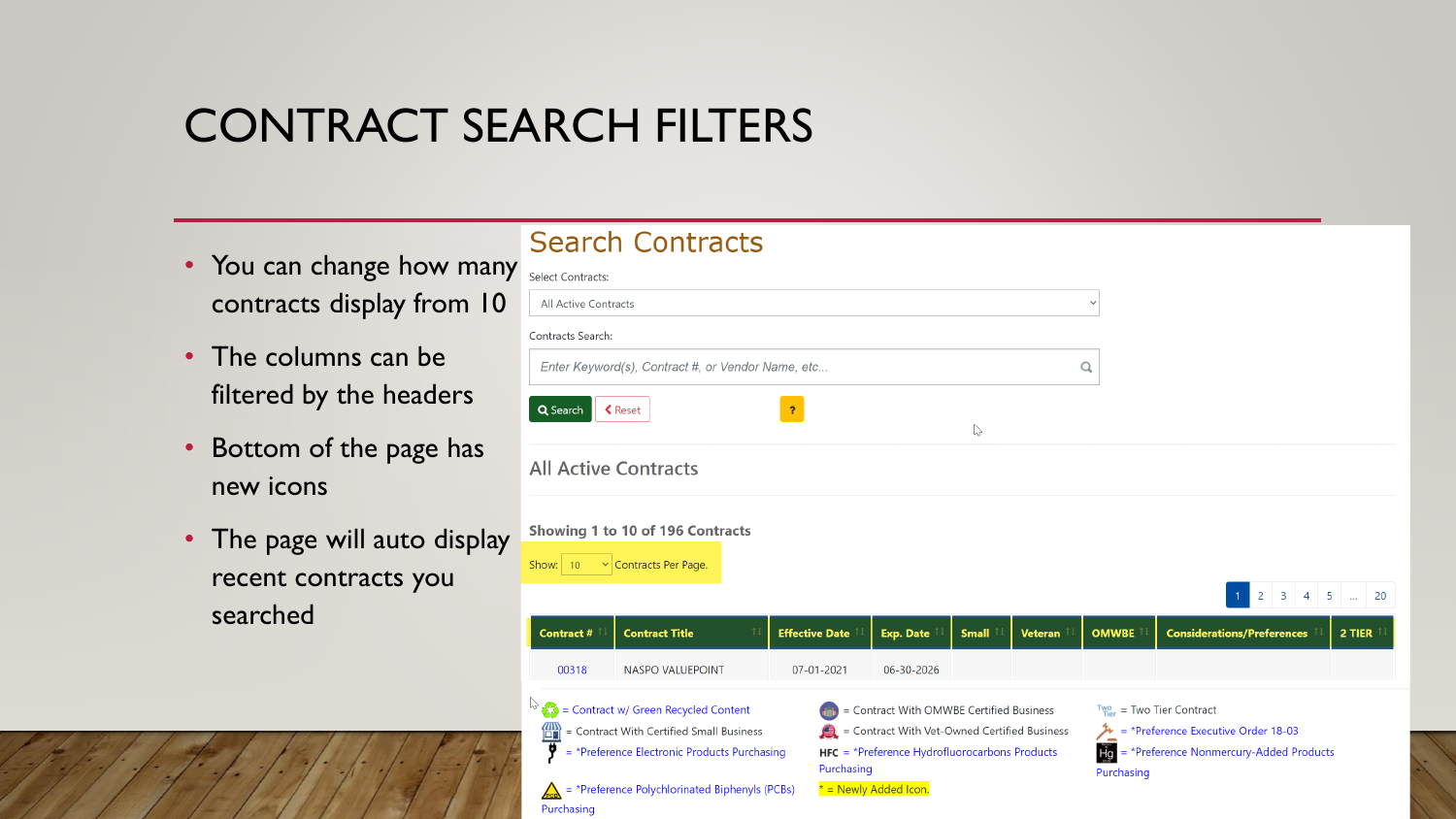# HOW TO SEARCH FOR A VENDOR

| <b>Search Contracts</b>                           |              |
|---------------------------------------------------|--------------|
| <b>Select Contracts:</b>                          |              |
| All Active Contracts $\overrightarrow{X}$         | $\checkmark$ |
| <b>Contracts Search:</b>                          |              |
| Enter Keyword(s), Contract #, or Vendor Name, etc |              |
| Q Search<br>$\triangle$ Reset<br><sup>2</sup>     |              |
| <b>All Active Contracts</b>                       |              |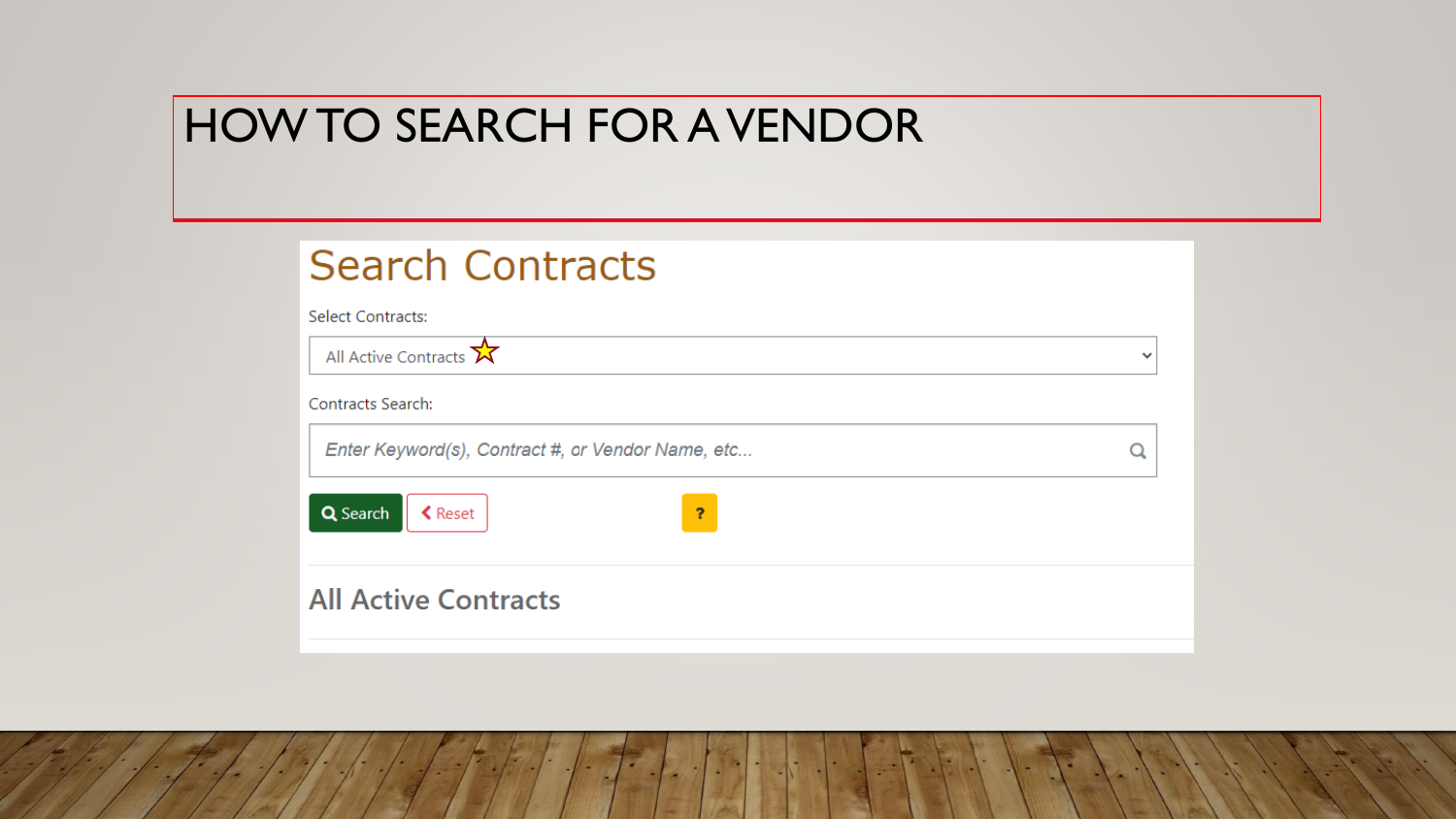### HOW TO READ THE PAGE AFTER YOU FIND THE CONTRACT IN QUESTION

- Sample Page <https://apps.des.wa.gov/DESContracts/Home/ContractSummary/00311>
- General Information
- Pricing Sheets/Awards
- Who to Contact
- Vendor Feedback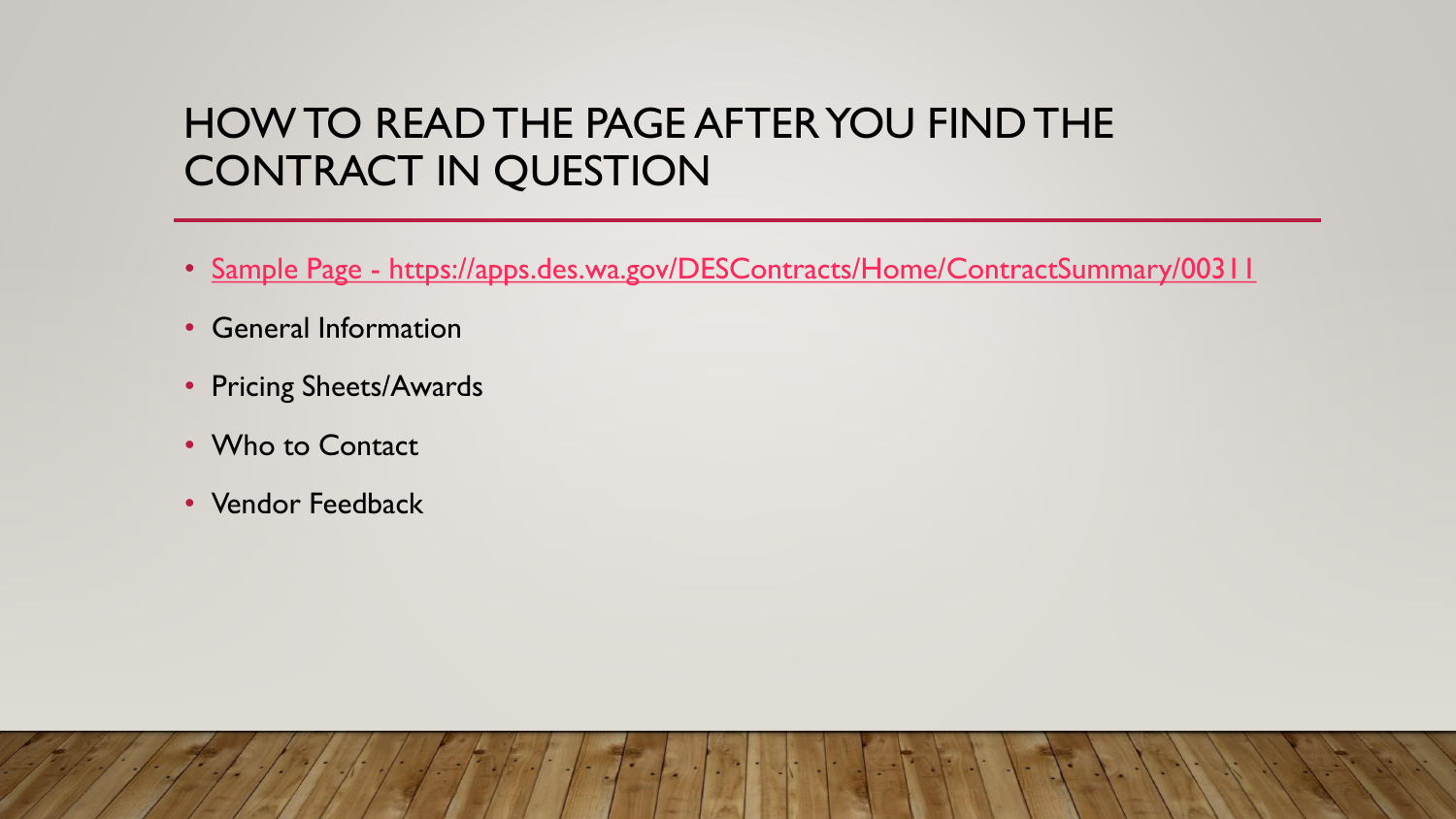# NASPO VS STATE CONTRACT

- NASPO (and other Cooperatives)
	- Solicited for Nationwide use
	- (Usually) lead by another state
	- We typically just "sign on", potentially with additional terms/restrictions
	- State Agencies require DES to "sign on" to a NASPO by use of a "PA" (Participating Addendum)
	- Cities/Counties/Towns/Higher-Ed may use cooperatives directly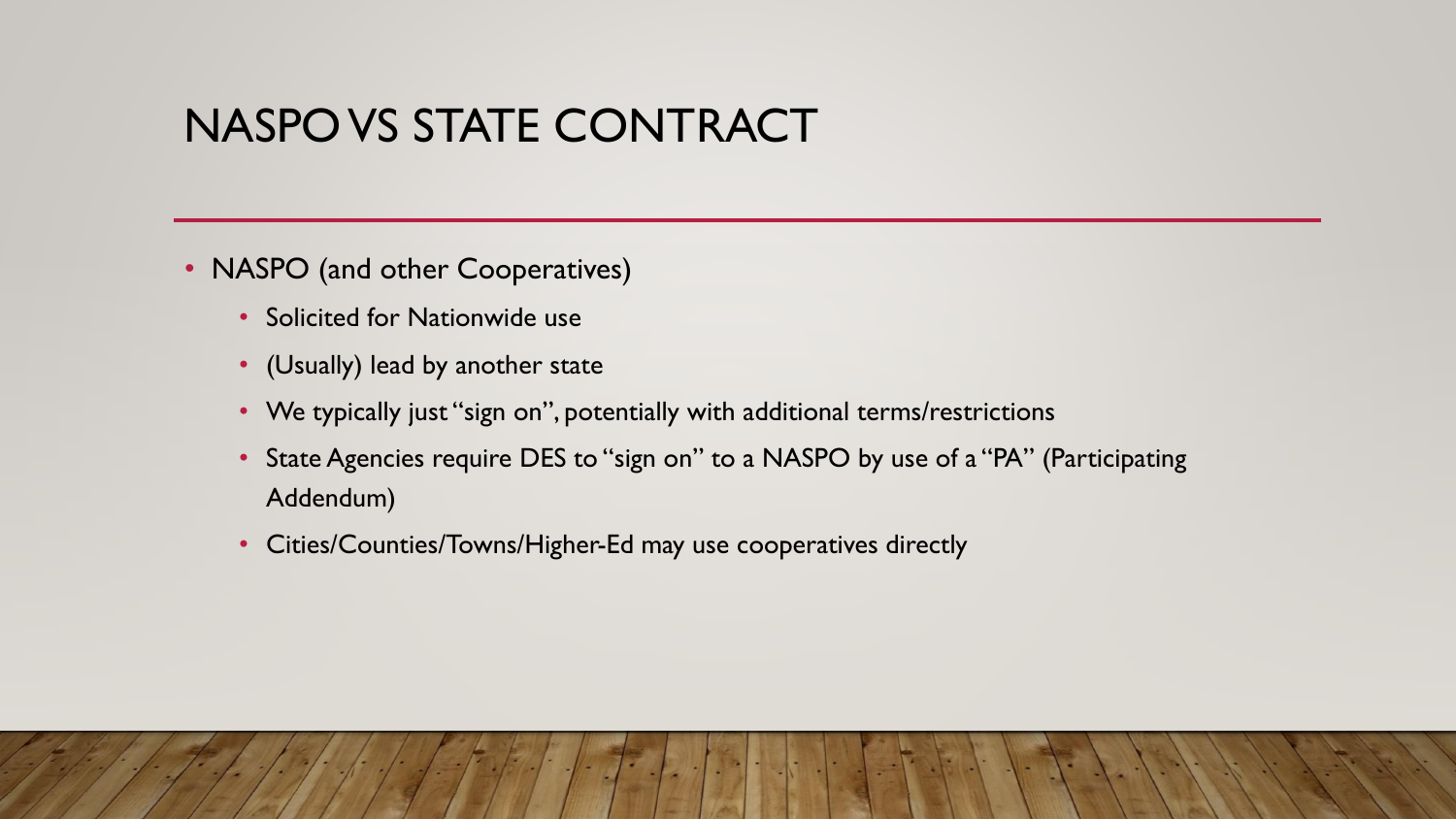# NASPO VS. STATE CONTRACT PROS & CONS

• Pros

- Further Leverage Buying Power
- Quick and Easy
- Cons
	- State Loses Power, needs may not be met as well
	- Doesn't incorporate WA State preferences/regulations
	- Loses Local/Diverse/Small/Vet spend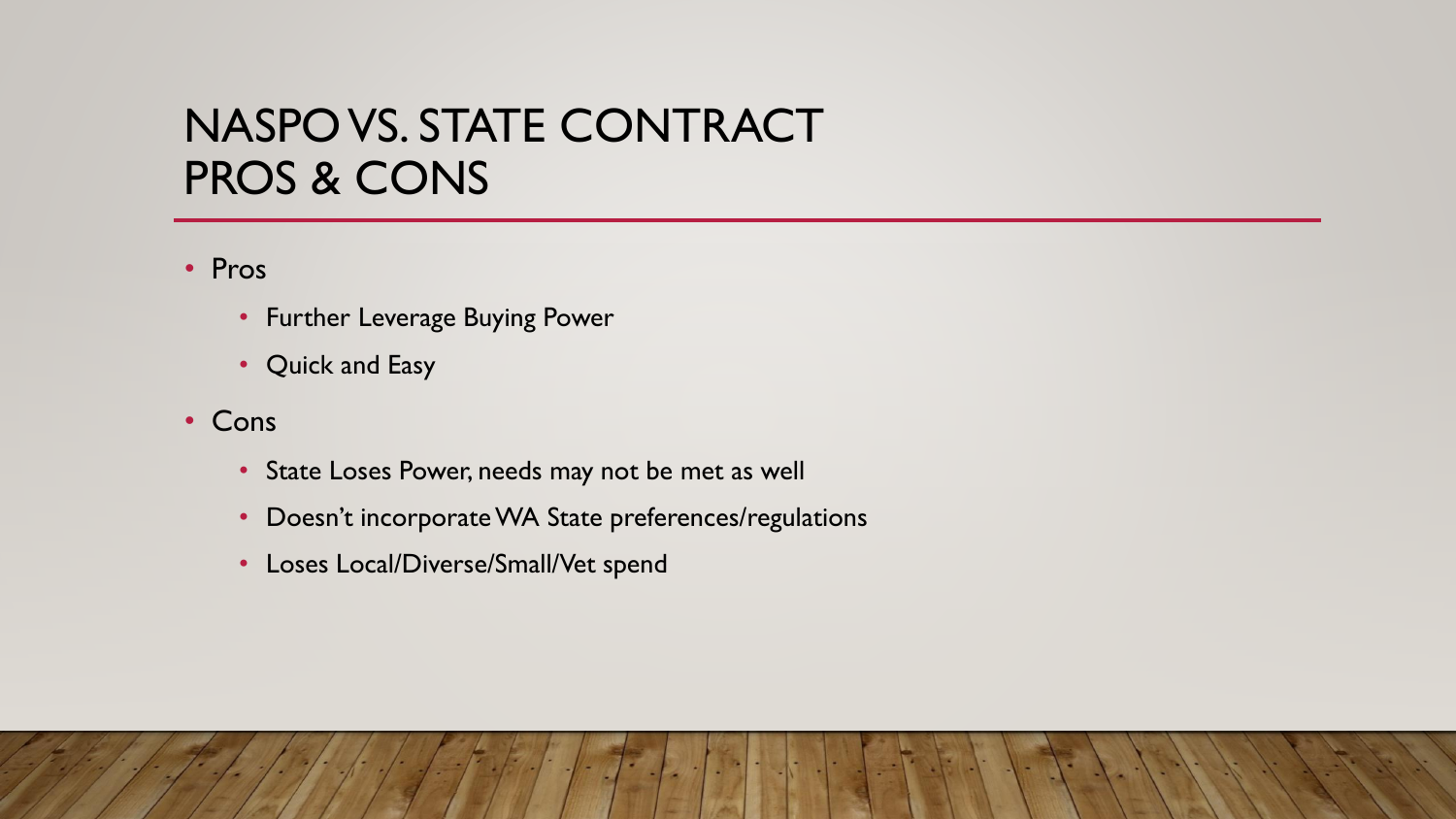# NASPO VS. STATE CONTRACT HOW CAN YOU TELL THE DIFFERENCE?

| Contract Summary                    |                 |                            |
|-------------------------------------|-----------------|----------------------------|
| Digital Print & Quick Copy Services |                 |                            |
| Contract #: 02516                   | Replaces: 03013 | Contract Type: COOPERATIVE |